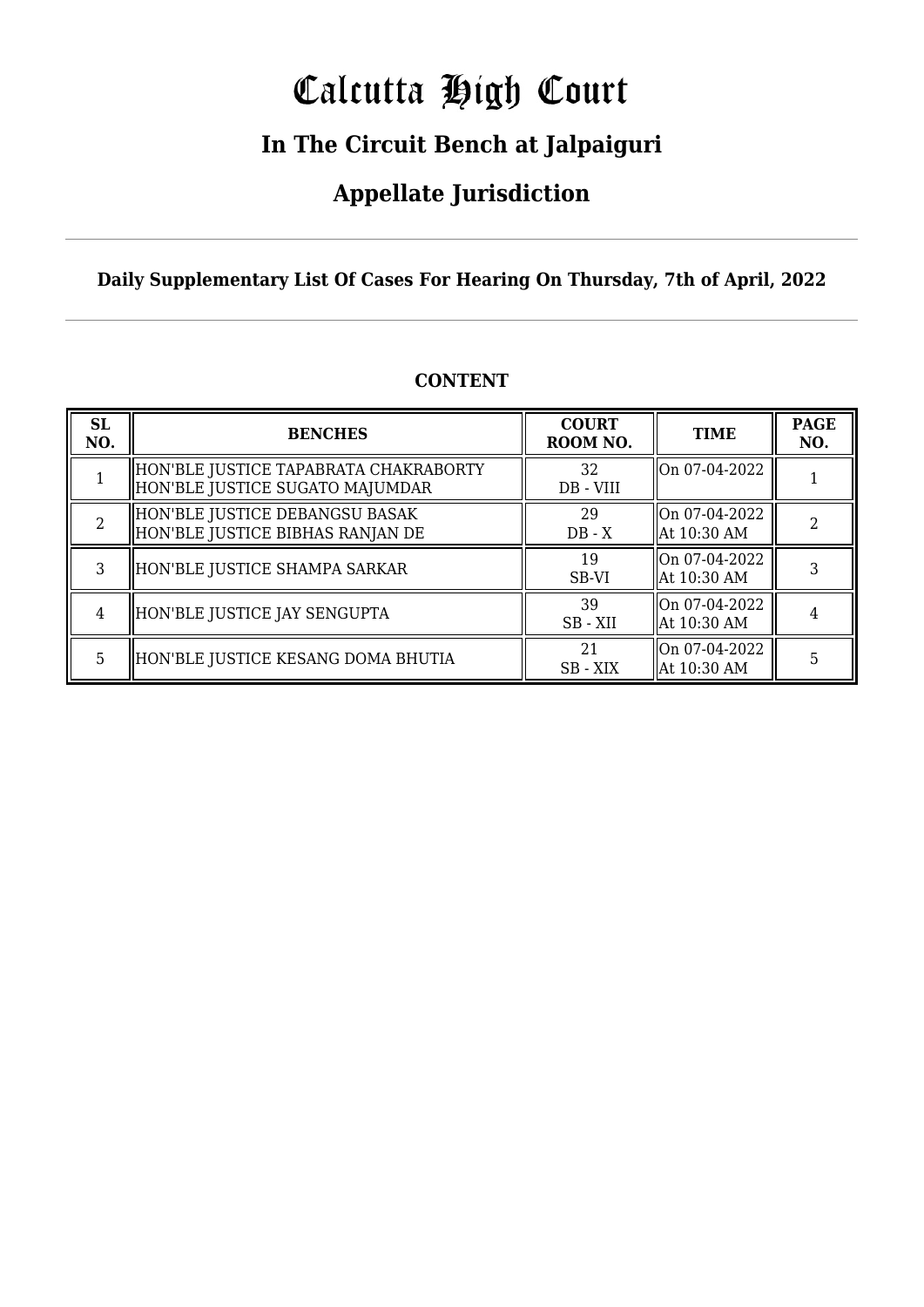

**DAILY CAUSELIST For Thursday The 7th April 2022**

**COURT NO. 32 DIVISION BENCH (DB - VIII)**

**HON'BLE JUSTICE TAPABRATA CHAKRABORTY HON'BLE JUSTICE SUGATO MAJUMDAR**

**(VIA VIDEO CONFERENCE)**

**FROM PRINCIPAL BENCH**

#### **APPLICATION FOR BAIL**

1 CRM(DB)/74/2022 AWDESH KUMAR SINGH

VS C.B.I. SUMAN MAJUMDER

*(Bench ID-1155 ) 1/1* Page 1 Of 5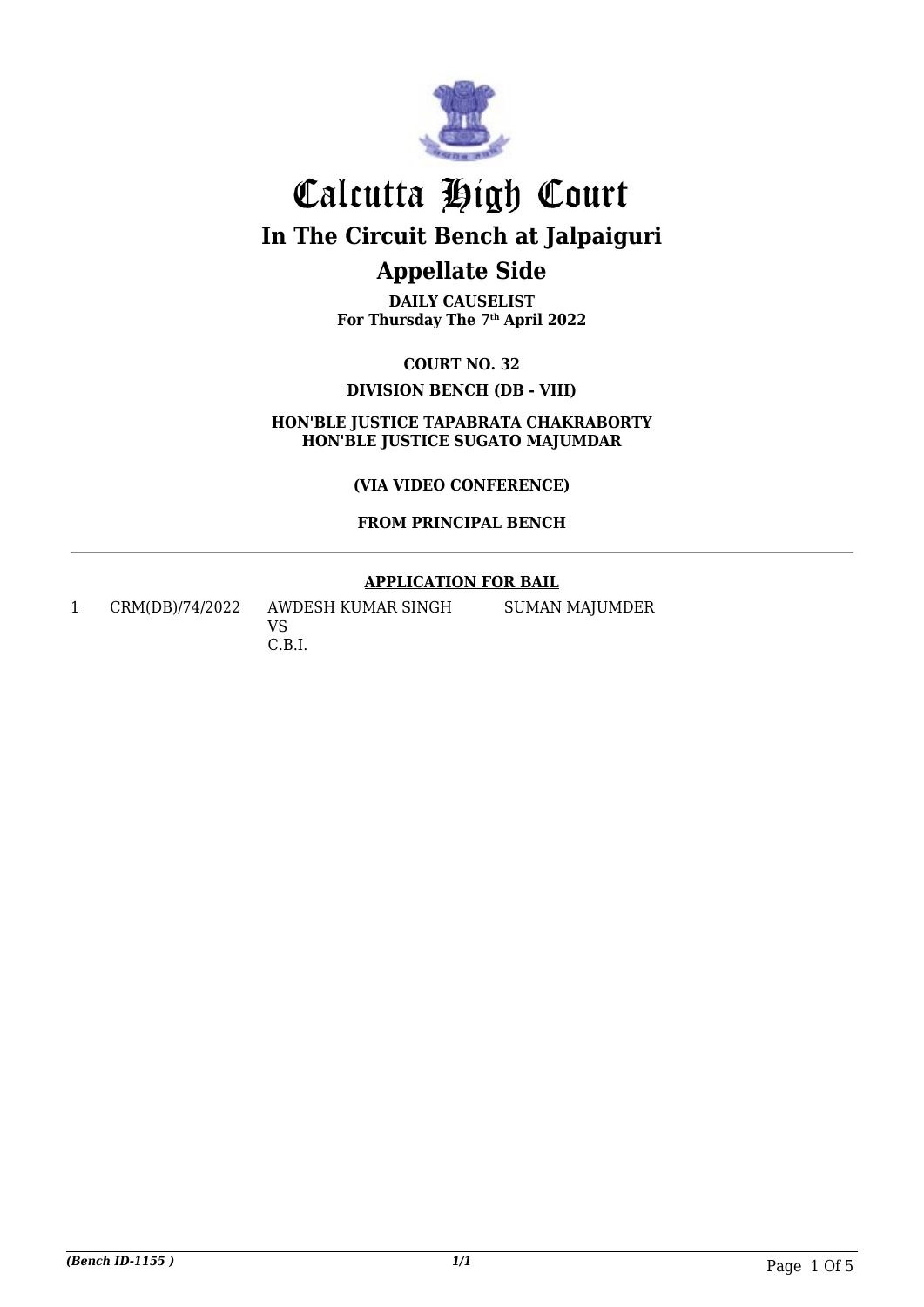

**DAILY CAUSELIST For Thursday The 7th April 2022**

**COURT NO. 29**

**DIVISION BENCH (DB - X)**

**AT 10:30 AM**

**HON'BLE JUSTICE DEBANGSU BASAK HON'BLE JUSTICE BIBHAS RANJAN DE (VIA VIDEO CONFERENCE)**

**FROM PRINCIPAL BENCH**

#### **APPLICATION FOR BAIL**

| CRM(DB)/81/2022 | TASHI WANGDI SHERPA<br>VS<br>State of West Bengal | ARUSHI RATHORE |
|-----------------|---------------------------------------------------|----------------|
| CRM(DB)/83/2022 | DHANESWAR BARMAN<br>VS<br>State of West Bengal    | ASHOL HALDER   |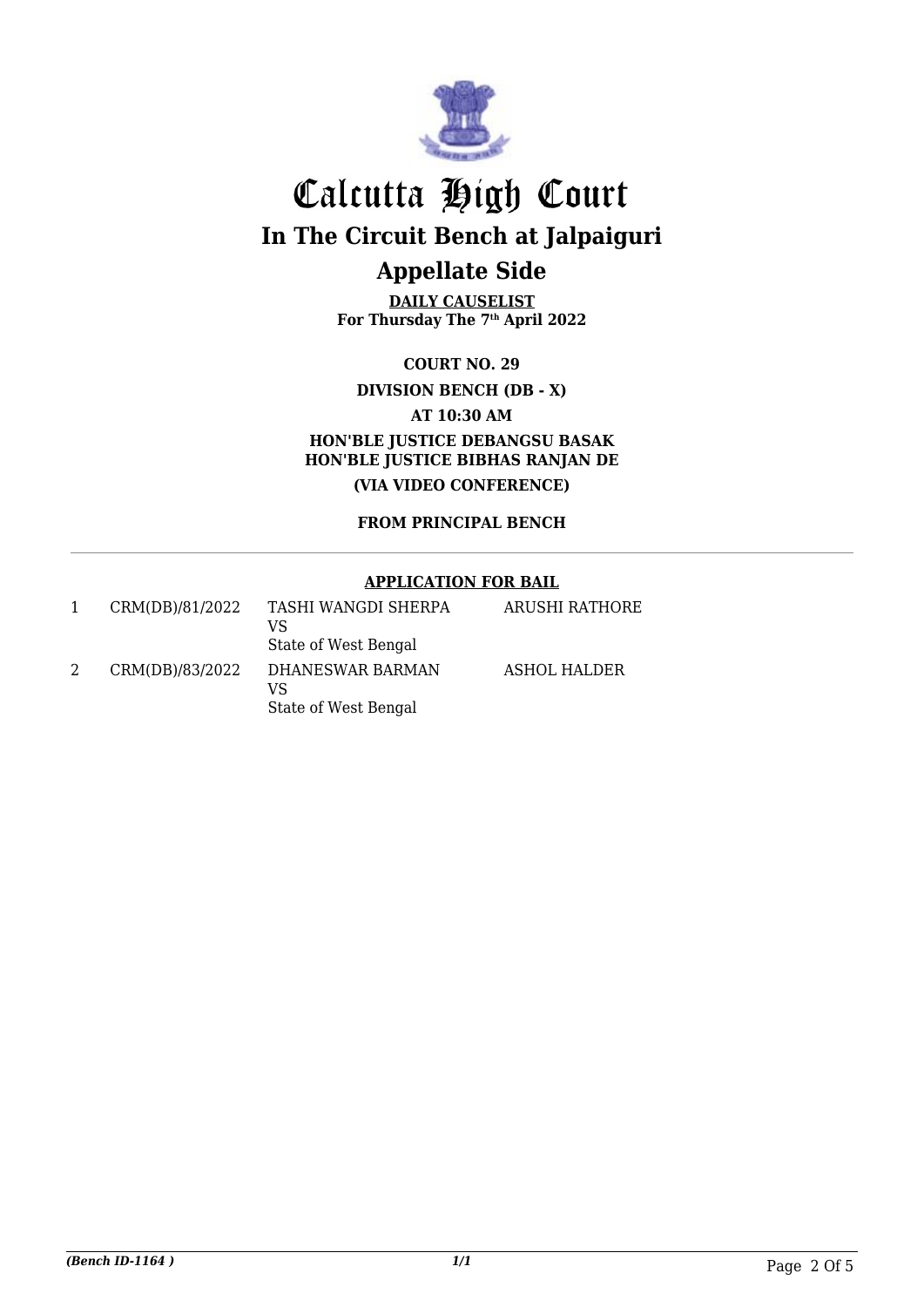

**DAILY CAUSELIST For Thursday The 7th April 2022**

**COURT NO. 19 SINGLE BENCH (SB-VI) AT 10:30 AM HON'BLE JUSTICE SHAMPA SARKAR (VIA VIDEO CONFERENCE)**

**FROM PRINCIPAL BENCH**

#### **NEW MOTION**

| 1 | WPA/750/2022 | NES HASIMARA<br>VS<br>STATE OF WEST BENGAL<br>AND ORS.               | <b>SOUNAK MANDAL</b>    |
|---|--------------|----------------------------------------------------------------------|-------------------------|
| 2 | WPA/684/2022 | RAMA ROY AND ORS<br>VS<br>THE STATE OF WEST<br><b>BENGAL AND ORS</b> | DEBAJIT KUNDU           |
| 3 | WPA/746/2022 | RASHIDA BANU AND ORS<br>VS<br>STATE OF WEST BENGAL<br>AND ORS.       | <b>ANANDAMOYI GHOSH</b> |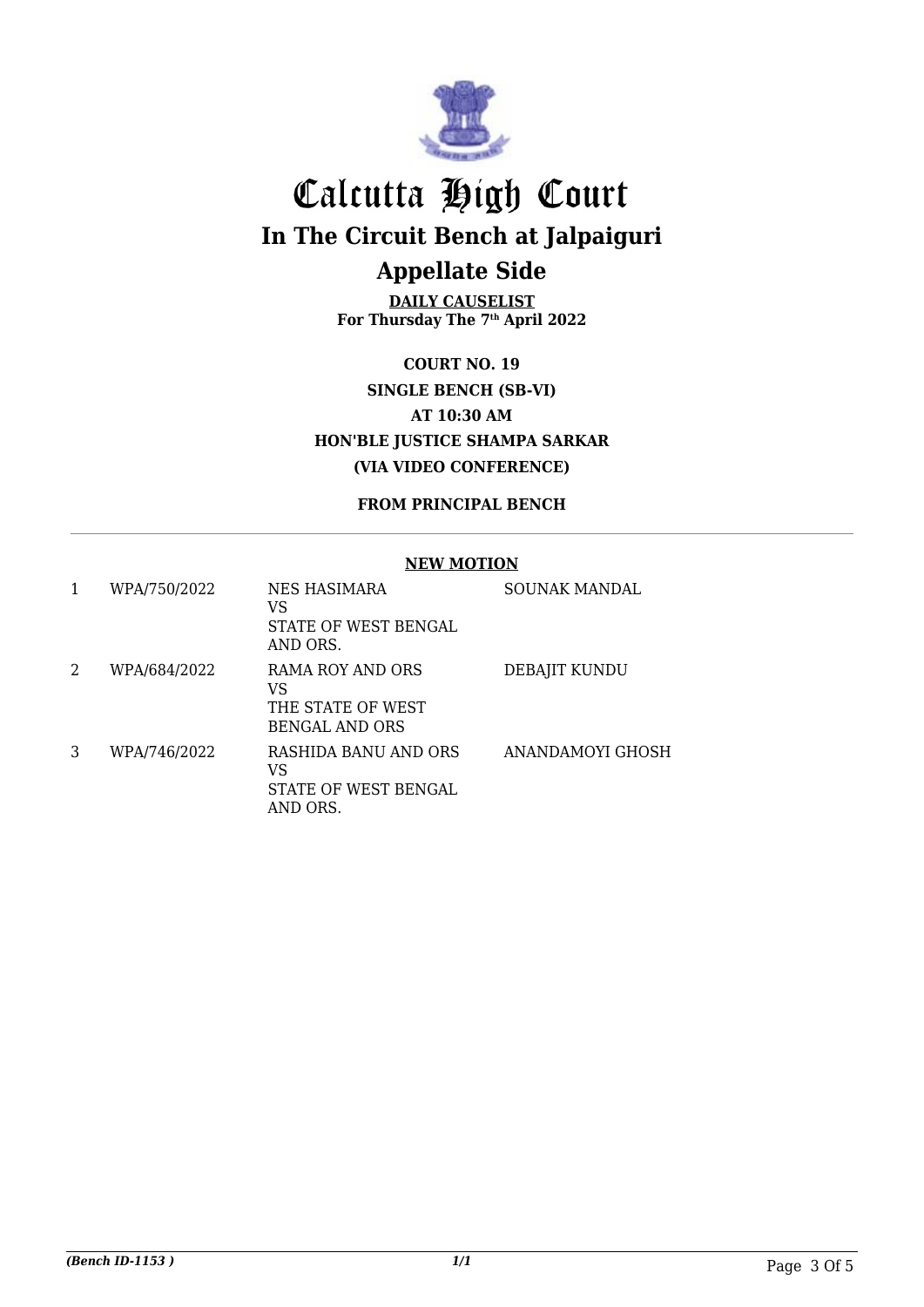

**DAILY CAUSELIST For Thursday The 7th April 2022**

**COURT NO. 39 SINGLE BENCH (SB - XII) AT 10:30 AM HON'BLE JUSTICE JAY SENGUPTA (VIA VIDEO CONFERENCE)**

**FROM PRINCIPAL BENCH**

#### **CRIMINAL MOTION**

|   | CRR/66/2022 | <b>SMT SWAPNA SARKAR</b><br>VS<br>STATE OF WEST BENGAL<br>AND ORS.   | <b>ANIRBAN BANERJEE</b> |
|---|-------------|----------------------------------------------------------------------|-------------------------|
| 2 | CRR/65/2022 | <b>GITA BARMAN AND ORS</b><br>VS<br>STATE OF WEST BENGAL<br>AND ORS. | SANJAY SAHA             |